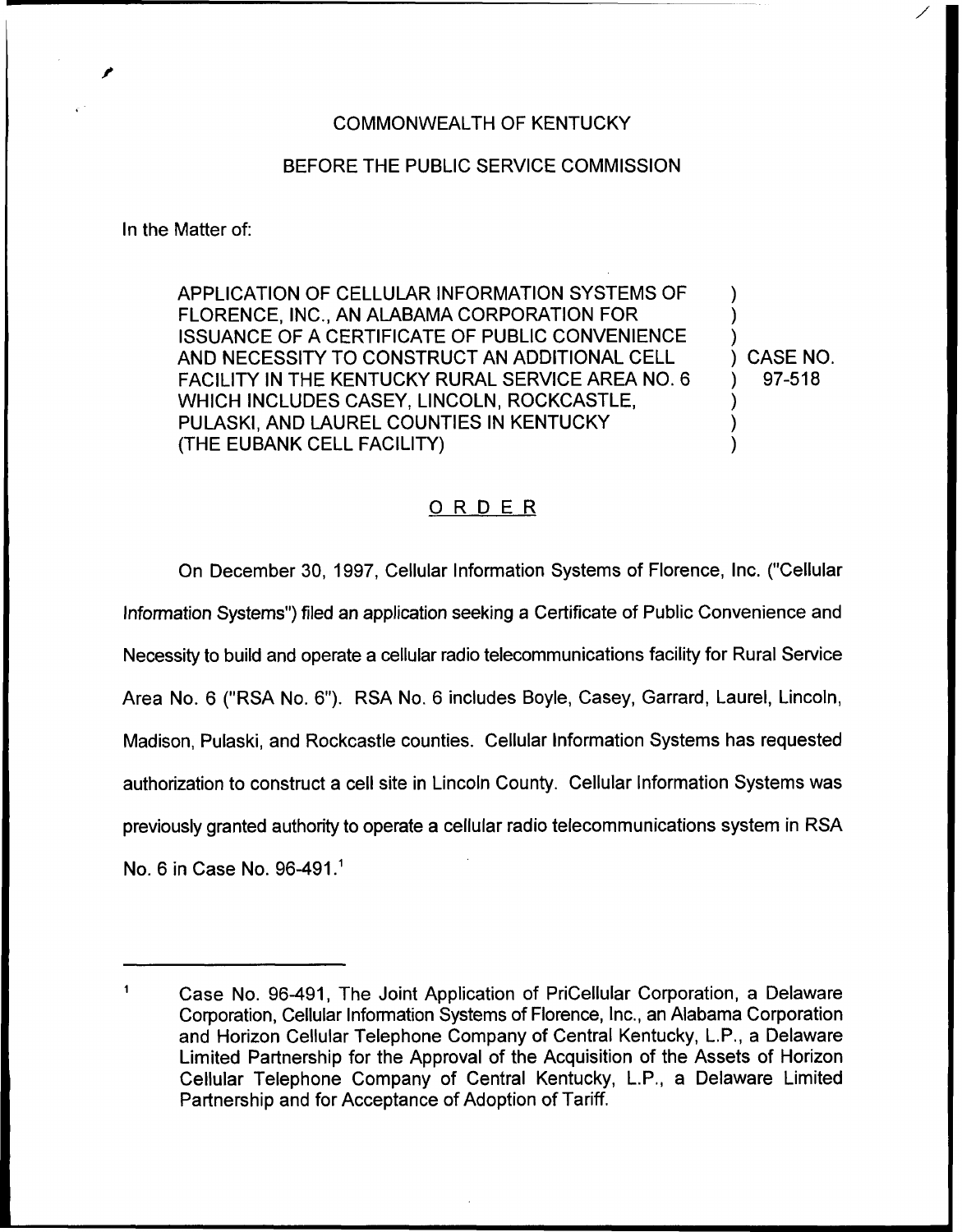The proposed cell site consists of a 300-foot or less guyed antenna tower to be located approximately 0.6 miles north of Eubank on Ellison Pulaski County Line Road in Lincoln County, Kentucky ("the Eubank cell site"). The coordinates for the Eubank cell site are North Latitude 37° 17' 09" by West Longitude 84° 39' 48".

Cellular Information Systems has provided information regarding the structure of the tower, safety measures, and antenna design criteria for the Eubank cell site. Based upon the application, the design of the tower and foundation conforms to applicable nationally recognized building standards, and the plans have been certified by a Registered Professional Engineer.

Pursuant to KRS 100.324(1), the Eubank cell site's construction is exempt from local zoning ordinances; however, Cellular Information Systems notified the Lincoln County Judge/Executive of the pending construction. Cellular Information Systems has filed applications with the Federal Aviation Administration ("FAA") and the Kentucky Airport Zoning Commission ("KAZC") seeking approval for the construction and operation of the Eubank cell site. Both applications are pending.

Cellular Information Systems has filed notices verifying that each person who owns property or who resides within 500 feet of the Eubank cell site has been notified of the pending construction. The notice solicited any comments and informed the property owners or residents of their right to intervene. In addition, notice was posted in a visible location on the proposed site for at least two weeks after Cellular Information Systems' application was filed. To date, no intervention requests have been received.

Pursuant to KRS 278.280, the Commission is required to determine proper practices to be observed when it finds, upon complaint or on its own motion, that the facilities of any

 $-2-$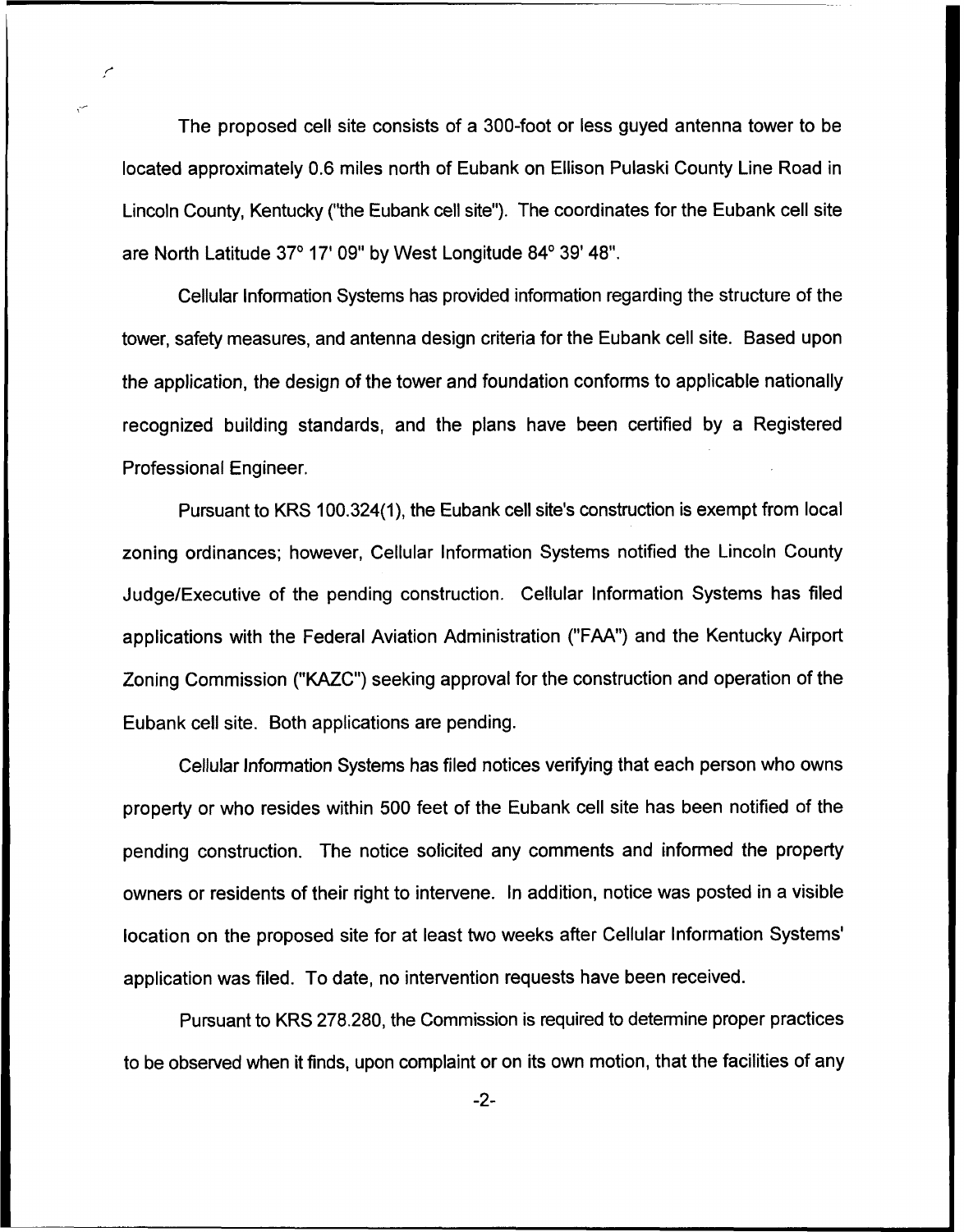utility subject to its jurisdiction are unreasonable, unsafe, improper, or insufficient. To assist the Commission in its efforts to comply with this mandate, Cellular Information Systems should notify the Commission if it does not use this antenna tower to provide cellular radio telecommunications services in the manner set out in its application and this Order. Upon receipt of such notice, the Commission may, on its own motion, institute proceedings to consider the proper practices, including removal of the unused antenna tower, which should be observed by Cellular Information Systems.

The Commission, having considered the evidence of record and being otherwise sufficiently advised, finds that Cellular Information Systems should be granted a Certificate of Public Convenience and Necessity to construct and operate the Eubank cell site in RSA No. 6 under its previously approved tariff.

IT IS THEREFORE ORDERED that:

1. Cellular Information Systems is granted a Certificate of Public Convenience and Necessity to construct and operate the Eubank cell site.

2. Cellular Information Systems shall file a copy of the final decisions regarding the pending FAA and KAZC applications for this cell site construction within 10 days of receiving these decisions.

3. Cellular Information Systems shall immediately notify the Commission in writing, if, after the antenna tower is built and utility service is commenced, the tower is not used for a period of 3 months in the manner authorized by this Order.

-3-